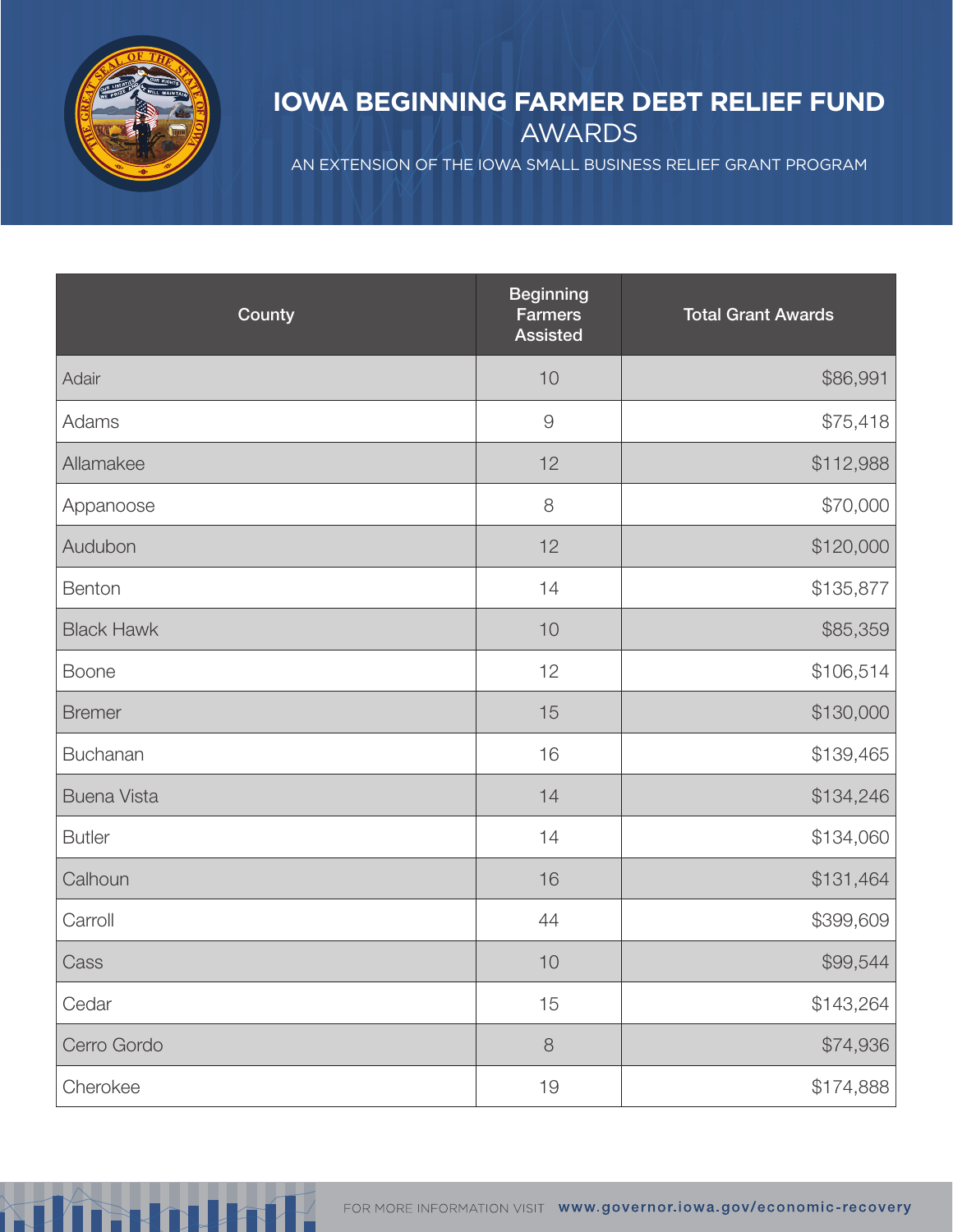| County        | <b>Beginning</b><br><b>Farmers</b><br><b>Assisted</b> | <b>Total Grant Awards</b> |
|---------------|-------------------------------------------------------|---------------------------|
| Chickasaw     | 22                                                    | \$192,443                 |
| Clarke        | 23                                                    | \$213,390                 |
| Clay          | $\mathbf 6$                                           | \$47,818                  |
| Clayton       | 36                                                    | \$327,297                 |
| Clinton       | 30                                                    | \$279,594                 |
| Crawford      | 17                                                    | \$162,382                 |
| <b>Dallas</b> | 11                                                    | \$90,852                  |
| Davis         | 8                                                     | \$58,915                  |
| Decatur       | 17                                                    | \$148,966                 |
| Delaware      | 42                                                    | \$392,571                 |
| Des Moines    | $\Theta$                                              | \$67,163                  |
| Dickinson     | $\overline{4}$                                        | \$35,284                  |
| Dubuque       | 47                                                    | \$428,994                 |
| Emmet         | 12                                                    | \$115,154                 |
| Fayette       | 16                                                    | \$150,662                 |
| Floyd         | 11                                                    | \$106,000                 |
| Franklin      | 5                                                     | \$46,580                  |
| Fremont       | $\overline{4}$                                        | \$40,000                  |
| Greene        | 24                                                    | \$219,882                 |
| Grundy        | 12                                                    | \$94,009                  |
| Guthrie       | 25                                                    | \$194,494                 |
| Hamilton      | $\overline{7}$                                        | \$56,347                  |
| Hancock       | 16                                                    | \$140,024                 |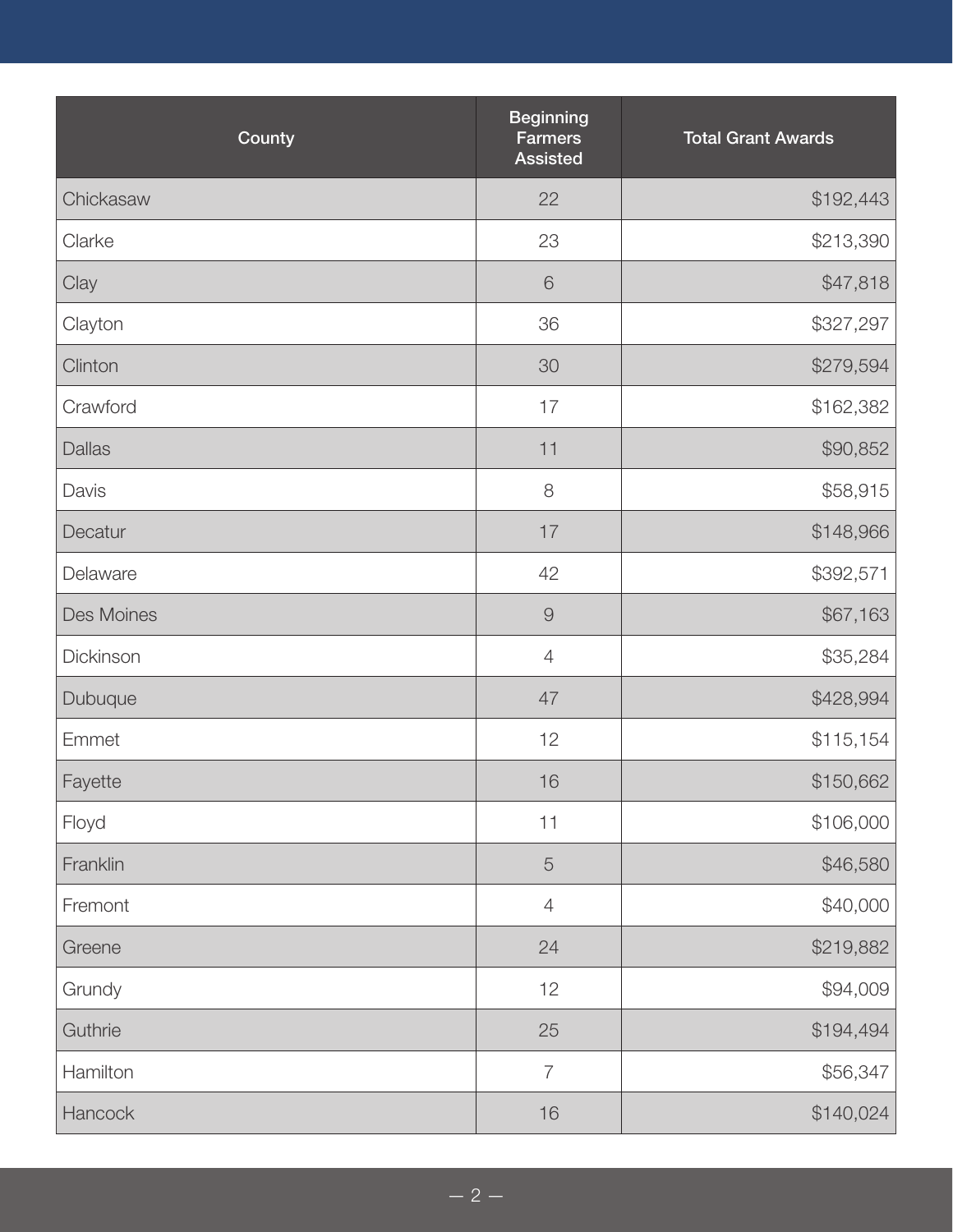| County    | <b>Beginning</b><br><b>Farmers</b><br><b>Assisted</b> | <b>Total Grant Awards</b> |
|-----------|-------------------------------------------------------|---------------------------|
| Hardin    | 14                                                    | \$130,150                 |
| Harrison  | 18                                                    | \$174,151                 |
| Henry     | $\overline{7}$                                        | \$58,557                  |
| Howard    | 12                                                    | \$120,000                 |
| Humboldt  | 16                                                    | \$157,847                 |
| Ida       | $\Theta$                                              | \$69,963                  |
| lowa      | 23                                                    | \$190,363                 |
| Jackson   | 41                                                    | \$395,264                 |
| Jasper    | 11                                                    | \$105,374                 |
| Jefferson | $\,8\,$                                               | \$65,477                  |
| Johnson   | $\mathsf 6$                                           | \$51,902                  |
| Jones     | 40                                                    | \$378,762                 |
| Keokuk    | 23                                                    | \$190,608                 |
| Kossuth   | 16                                                    | \$149,773                 |
| Lee       | 16                                                    | \$130,333                 |
| Linn      | 15                                                    | \$121,517                 |
| Louisa    | $\mathbf{1}$                                          | \$3,000                   |
| Lucas     | $\,8\,$                                               | \$50,067                  |
| Lyon      | 36                                                    | \$334,913                 |
| Madison   | $\overline{5}$                                        | \$40,684                  |
| Mahaska   | $\,8\,$                                               | \$61,255                  |
| Marion    | 14                                                    | \$118,300                 |
| Marshall  | 12                                                    | \$95,607                  |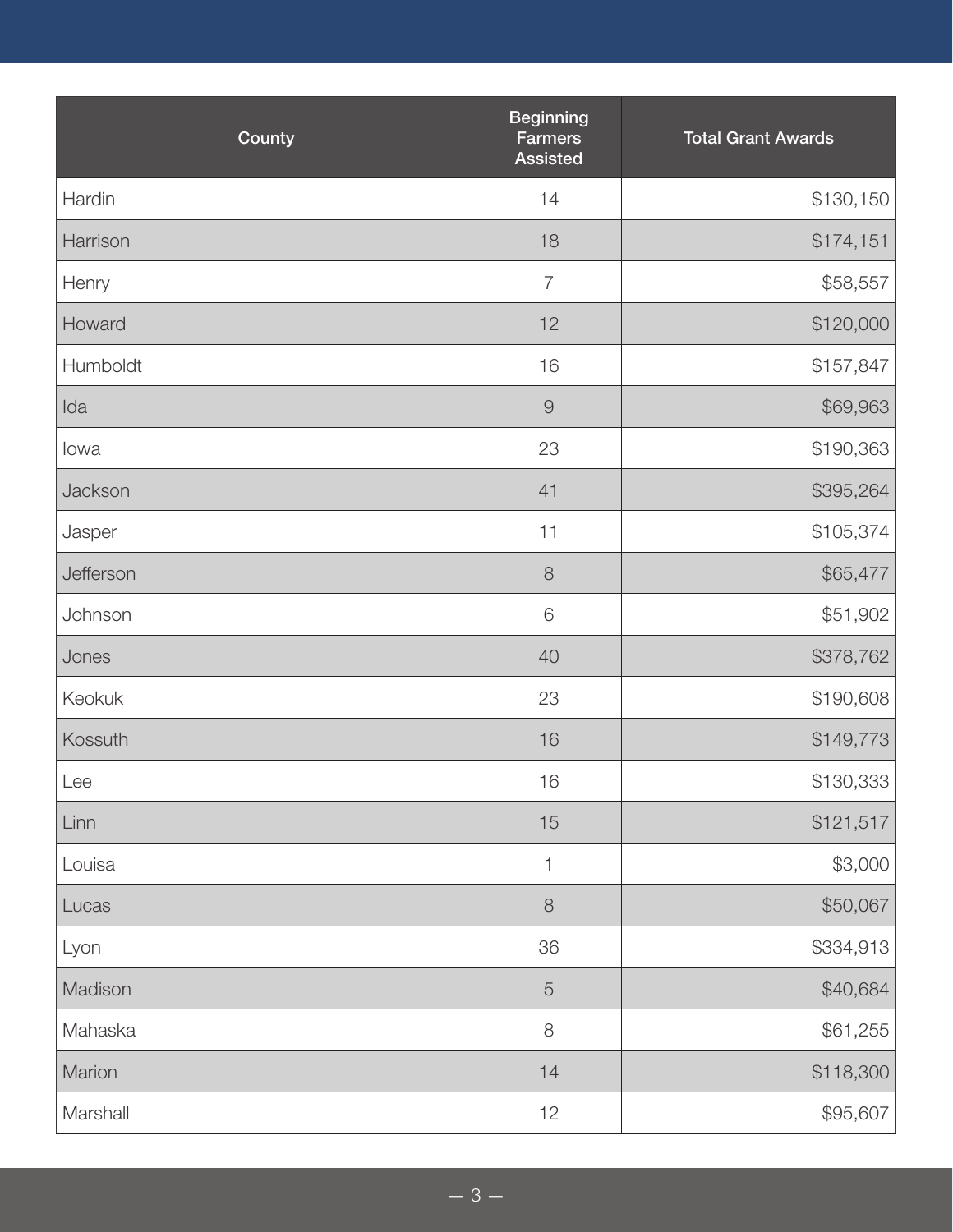| County        | <b>Beginning</b><br><b>Farmers</b><br><b>Assisted</b> | <b>Total Grant Awards</b> |
|---------------|-------------------------------------------------------|---------------------------|
| <b>Mills</b>  | $\mathbf{1}$                                          | \$7,570                   |
| Mitchell      | $\mathcal{G}$                                         | \$89,028                  |
| Monona        | $\overline{5}$                                        | \$44,123                  |
| Monroe        | 12                                                    | \$100,668                 |
| Montgomery    | $10$                                                  | \$99,528                  |
| Muscatine     | 3                                                     | \$30,000                  |
| Obrien        | 24                                                    | \$233,799                 |
| Osceola       | 22                                                    | \$207,790                 |
| Page          | 21                                                    | \$181,340                 |
| Palo Alto     | 31                                                    | \$303,897                 |
| Plymouth      | 60                                                    | \$542,890                 |
| Pocahontas    | 16                                                    | \$134,163                 |
| Polk          | 13                                                    | \$130,000                 |
| Pottawattamie | 11                                                    | \$109,060                 |
| Poweshiek     | 10                                                    | \$90,673                  |
| Ringgold      | 15                                                    | \$129,341                 |
| Sac           | $\,8\,$                                               | \$56,234                  |
| Scott         | $\Theta$                                              | \$84,058                  |
| Shelby        | 25                                                    | \$204,232                 |
| Sioux         | 59                                                    | \$551,531                 |
| Story         | 11                                                    | \$95,995                  |
| Tama          | $18$                                                  | \$176,380                 |
| Taylor        | 15                                                    | \$123,721                 |